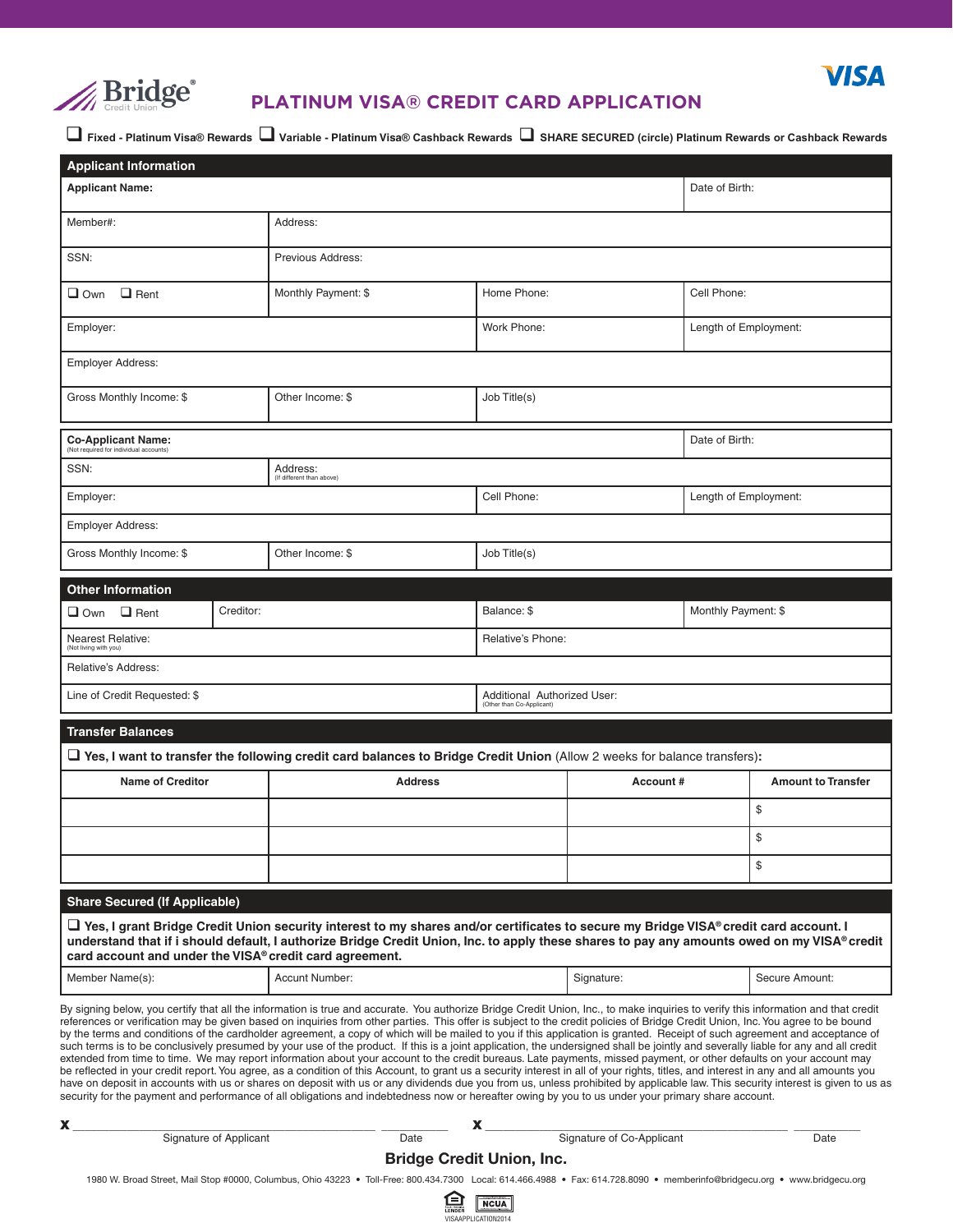

1980 W Broad St<br>Columbus, OH 43223<br>(614) 466-4988<br>(800) 434-7300

**APPLICATION AND SOLICITATION DISCLOSURE**

# **VISA**

### **VISA PLATINUM VARIABLE/VISA PLATINUM**

| <b>Interest Rates and Interest Charges</b>                                   |                                                                                                                                                                                                                                                                                                                                                                                                                         |  |  |  |
|------------------------------------------------------------------------------|-------------------------------------------------------------------------------------------------------------------------------------------------------------------------------------------------------------------------------------------------------------------------------------------------------------------------------------------------------------------------------------------------------------------------|--|--|--|
| <b>Annual Percentage Rate (APR) for</b><br><b>Purchases</b>                  | Visa Platinum Variable<br>Your APR will be 8.74% to 20.74%, based on your credit<br>worthiness.<br>This APR will vary with the market based on Prime Rate.<br><b>Visa Platinum</b><br>Your APR will be 12.40% to 21.40% based on your creditworthiness.                                                                                                                                                                 |  |  |  |
| <b>APR for Balance Transfers</b>                                             | <b>Visa Platinum Variable</b><br>0.00% Introductory APR for 12 billing cycles<br>After that, your APR will be 8.74% to 20.74% when you open your<br>account, based on your creditworthiness. This APR will vary with the<br>market based on the Prime Rate.<br><b>Visa Platinum</b><br>0.00% Introductory APR for 12 billing cycles<br>After that, your APR will be 12.40% to 21.40% based on your<br>creditworthiness. |  |  |  |
| <b>APR for Cash Advances</b><br><b>Penalty APR and When it Applies</b>       | <b>Visa Platinum Variable</b><br>13.74% to 23.74%, when you open your account, based on your<br>creditworthiness.<br>This APR will vary with the market based on the Prime Rate.<br><b>Visa Platinum</b><br>15.40% to 24.40%, based on your creditworthiness.<br>Visa Platinum Variable<br><b>None</b>                                                                                                                  |  |  |  |
|                                                                              | <b>Visa Platinum</b><br><b>None</b>                                                                                                                                                                                                                                                                                                                                                                                     |  |  |  |
| How to Avoid Paying Interest on<br><b>Purchases</b>                          | Your due date is at least 25 days after the close of each billing cycle. We will<br>not charge you any interest on purchases if you pay your entire balance by<br>the due date each month.                                                                                                                                                                                                                              |  |  |  |
| <b>Minimum Interest Charge</b>                                               | <b>None</b>                                                                                                                                                                                                                                                                                                                                                                                                             |  |  |  |
| For Credit Card Tips from the<br><b>Consumer Financial Protection Bureau</b> | To learn more about factors to consider when applying for or using a<br>credit card, visit the website of the Consumer Financial Protection<br>Bureau at http://www.consumerfinance.gov/learnmore.                                                                                                                                                                                                                      |  |  |  |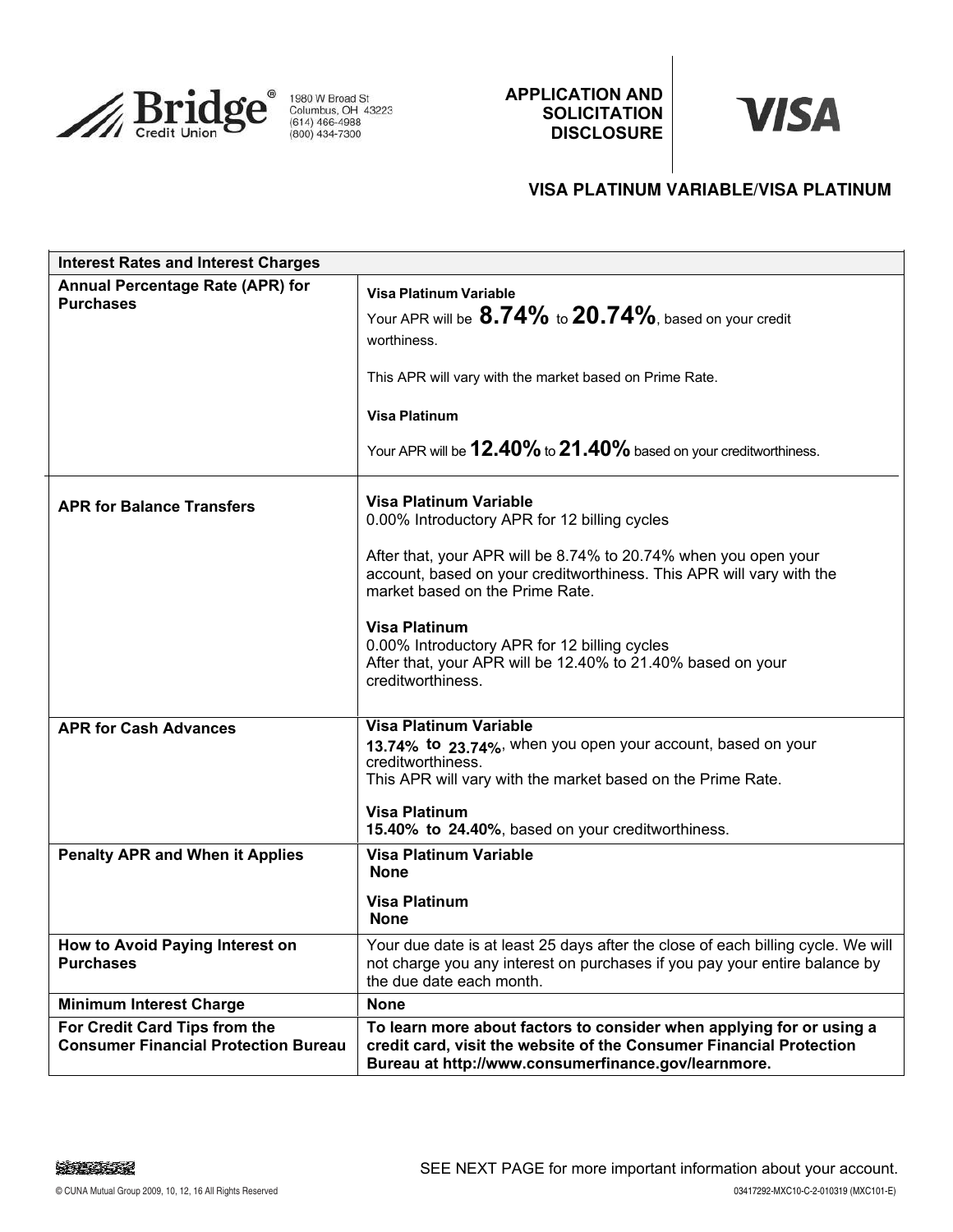| <b>Fees</b>                        |               |
|------------------------------------|---------------|
| <b>Set-up and Maintenance Fees</b> |               |
| - Annual Fee                       | <b>None</b>   |
| - Account Set-up Fee               | <b>None</b>   |
| - Program Fee                      | <b>None</b>   |
| - Participation Fee                | <b>None</b>   |
| - Additional Card Fee              | <b>None</b>   |
| - Application Fee                  | <b>None</b>   |
| <b>Transaction Fees</b>            |               |
| - Balance Transfer Fee             | <b>None</b>   |
| - Cash Advance Fee                 | <b>None</b>   |
| - Foreign Transaction Fee          | <b>None</b>   |
| - Transaction Fee for Purchases    | <b>None</b>   |
| <b>Penalty Fees</b>                |               |
| - Late Payment Fee                 | Up to \$25.00 |
| - Over-the-Credit Limit Fee        | <b>None</b>   |
| - Returned Payment Fee             | Up to \$33.00 |

### **How We Will Calculate Your Balance:**

We use a method called "average daily balance (including new purchases."

### **Promotional Period for Introductory APR:**

The Introductory APR for balance transfers will apply to transactions posted to your account through the promotional period following the opening of your account. Any existing balances on Bridge Credit Union, Inc. loan or credit card accounts are not eligible for the Introductory APR for balance transfers.

### **Effective Date:**

The information about the costs of the card described in this application is accurate as of:May 6, 2022. This information may have changed after that date. To find out what may have changed, contact the Credit Union.

**For California Borrowers, the Visa Platinum Variable and Visa Platinum are secured credit cards. Credit extended under this credit card account is secured by various personal property and money including, but not limited to: (a) any goods you purchase with this account, (b) any shares you specifically pledge as collateral for this account on a separate Pledge of Shares, (c) all shares you have in any individual or joint account with the Credit Union excluding shares in an Individual Retirement Account or in any other account that would lose special tax treatment under state or federal law, and (d) collateral securing other loans you have with the Credit Union excluding dwellings. Notwithstanding the foregoing, you acknowledge and agree that during any periods when you are a covered borrower under the Military Lending Act your credit card will be secured by any specific Pledge of Shares you grant us but will not be secured by all shares you have in any individual or joint account with the Credit Union. For clarity, you will not be deemed a covered borrower if: (i) you establish your credit card account when you are not a covered borrower; or (ii) you cease to be a covered borrower.**

### **Other Fees & Disclosures:**

Late Payment Fee:

\$25.00 or the amount of the required minimum payment, whichever is less, if you are five or more days late in making a payment.

Returned Payment Fee: \$33.00 or the amount of the required minimum payment, whichever is less.

Returned Convenience Check Fee:

\$33.00 or the amount of the returned convenience check, whichever is less.

Card Replacement Fee: \$5.00.

Document Copy Fee: \$5.00.

**Statement Copy Fee:** \$5.00.

Pay-by-Phone Fee: \$10.00 per \$500.00 paid.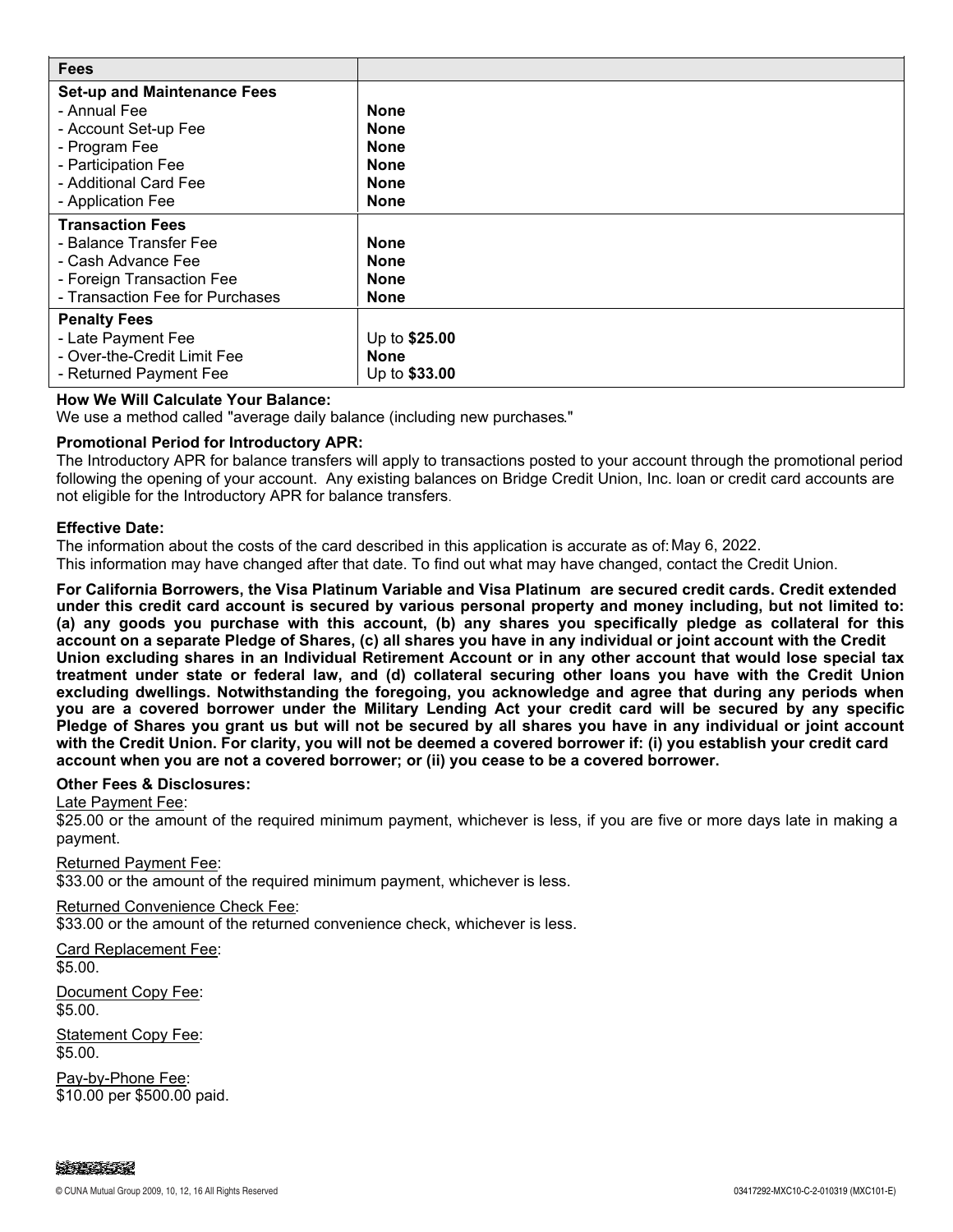## **CONSUMER CREDIT CARD AGREEMENT AND DISCLOSURE**

## **VISA**

### **VISA PLATINUM VARIABLE/VISA PLATINUM**

This Consumer Credit Card Agreement and Disclosure together with the Account Opening Disclosure and any other Account opening documents or any subsequent documents provided to You related to this Account (hereinafter collectively referred to as "Agreement") govern the terms and conditions of this Account. "We," "Us," "Our" and "Ours" and "Credit Union" refers to Bridge Credit Union, Inc. with which this Agreement is made. "You," "Your," and "Yours" refers to each applicant and co-applicant for the Account; any person responsible for paying the Account; and anyone You authorize to use, access or service the Account. "Card" means the Visa® credit card and any other access devices, duplicates, renewals, or substitutions, including convenience checks, the Credit Union issues to You. "Account" means the line of credit established by this Agreement and includes Your Card.

### **SECURITY INTEREST**

You grant the Credit Union a security interest under the Uniform Commercial Code and under any common law rights the Credit Union may have in any goods You purchase.

If You give the Credit Union a specific pledge of shares by signing a separate pledge of shares, Your pledged shares will secure Your Account. You may not withdraw amounts that have been specifically pledged to secure Your Account until the Credit Union agrees to release all or part of the pledged amount.

**You grant Us a security interest in all individual and joint share and/or deposit accounts You have with Us now and in the future to secure Your credit card Account. Shares and deposits in an IRA or any other account that would lose special tax treatment under state or federal law if given as security are not subject to the security interest You have given in Your shares and deposits. You may withdraw these other shares unless You are in default. When You are in default, You authorize Us to apply the balance in these accounts to any amounts due. For example, if You have an unpaid credit card balance, You agree We may use funds in Your account(s) to pay any or all of the unpaid balance. You acknowledge and agree that Your pledge does not apply during any periods when You are a covered borrower under the Military Lending Act. For clarity, You will not be deemed a covered borrower, and Your pledge will apply, if: (i) You established Your credit card Account when You were not a covered borrower; or (ii) You cease to be a covered borrower.**

Unless otherwise prohibited by federal and/or state law, collateral securing other loans You have with the Credit Union may also secure this loan, except that a dwelling will never be considered as security for this Account, notwithstanding anything to the contrary in any other Agreement.

**1. USING YOUR ACCOUNT —** By using the Account or keeping the Card, You agree to the terms of this Agreement. You agree to use Your Account in accordance with this Agreement. Your Account must only be used for lawful transactions.

**2. CREDIT LIMIT —** We may establish a credit limit as part of this Agreement, which You promise not to exceed. If You exceed the credit limit, You promise to repay immediately the amount which exceeds the credit limit, including amounts due to finance charges, fees or other charges. You may request a credit limit increase on Your Account only by a method acceptable to the Credit Union. We may increase or decrease Your credit limit, refuse to make an advance and/or terminate Your Account at any time for any reason permitted by law.

**3. CONVENIENCE CHECKS —** We may, from time to time, issue convenience checks to You that may be drawn on Your Account. Convenience checks may not be used to make a payment on Your Account. If You use a convenience check, it will be posted to Your Account as a cash advance. We reserve the right to refuse to pay a convenience check drawn on Your Account for any reason and such refusal shall not constitute wrongful dishonor. You may request that We stop the payment of a convenience check drawn on Your Account. You agree to pay any fee as identified in this Agreement imposed to stop a payment on a convenience check issued on Your Account. You may make a stop payment request orally, if permitted, or in writing. Your request must be made with sufficient time in advance of the presentment of the check for payment to give Us a reasonable opportunity to act on Your request. In addition, Your request must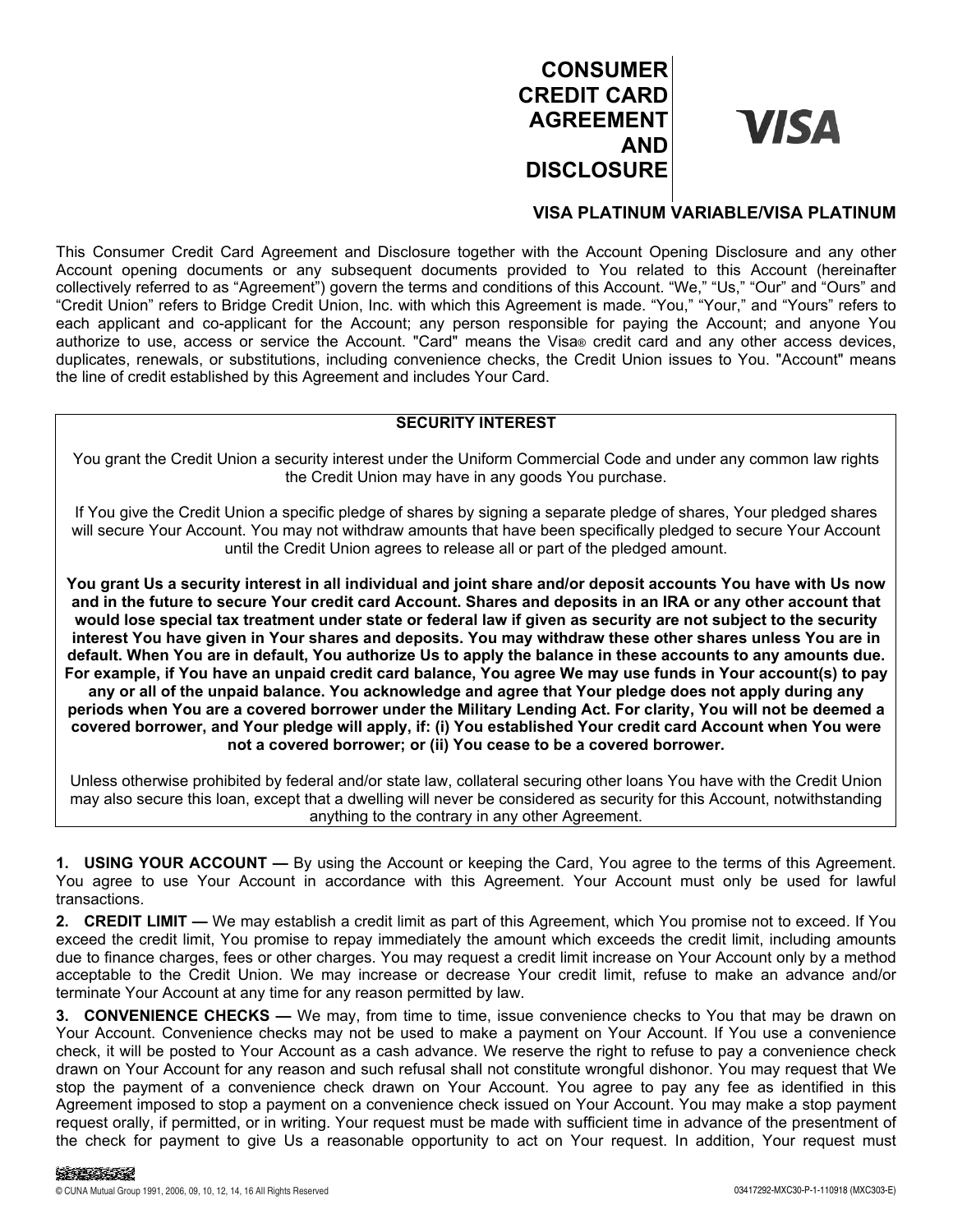accurately describe the check including the exact Account number, the payee, any check number that may be applicable, and the exact amount of the check. If permitted, You may make a stop payment request orally but such a request will expire after 14 days unless You confirm Your request in writing within that time. Written stop payment orders are effective only for six months and may be renewed for additional six month periods by requesting in writing that the stop payment order be renewed. We are not required to notify You when a stop payment order expires.

If We re-credit Your Account after paying a check over a valid and timely stop payment order, You agree to sign a statement describing the dispute with the payee, to assign to Us all of Your rights against the payee or other holders of the check and to assist Us in any legal action.

You agree to indemnify and hold Us harmless from all costs and expenses, including attorney's fees, damages, or claims, related to Our honoring Your stop payment request or in failing to stop payment of an item as a result of incorrect information provided to Us or the giving of inadequate time to act upon a stop payment request. Note: A convenience check is not a check as that term is defined under the Uniform Commercial Code. It is an advance from Your credit card Account with Us and Your stop payment rights are provided under this Agreement with Us.

**4. REPAYMENT —** You promise to repay all amounts You owe under this Agreement. Your promise to repay includes all transactions made to Your Account by You or anyone You authorize to use Your Account as well as all interest charges and fees.

For each billing period, You must pay at least the Minimum Payment Due by the Payment Due Date.

The Minimum Payment Due is 2.00% of Your total New Balance, or \$25.00, whichever is greater, plus any amount past due and any amount by which You have exceeded Your applicable credit limit. If Your total New Balance is less than \$25.00, then Your Minimum Payment Due is the amount of the total New Balance.

You may pay more frequently, pay more than the Minimum Payment Due or pay the total New Balance in full.

If You make extra or larger payments, You are still required to make at least the Minimum Payment Due each month Your Account has a balance (other than a credit balance). The Credit Union may delay replenishing Your credit limit until the date the payment is posted or the Credit Union confirms the payment has cleared.

Your payment of the required Minimum Payment Due may be applied to what You owe the Credit Union in any manner the Credit Union chooses, as permitted by applicable law. If You make a payment in excess of the required Minimum Payment Due, the Credit Union will allocate the excess amount first to the balance with the highest annual percentage rate ("APR") and any remaining portion to the other balances in descending order based on applicable APR, unless otherwise prescribed by applicable law. We may accept checks marked "payment in full" or with words of similar effect without losing any of Our rights to collect the full balance of Your Account with Us.

**5. INTEREST AND FINANCE CHARGES —** We will begin charging You interest on purchases on the date the transaction is posted to Your Account. We will begin charging You interest on cash advances and balance transfers on the date of the transaction or the first day of the billing cycle in which the transaction is posted to Your Account, whichever is later (transaction date). However, We will not charge You any interest on new purchases if Your Account had a zero or credit balance at the beginning of that billing cycle, or You paid the entire new balance on the previous cycle's billing statement by the Payment Due Date of that statement. To avoid an additional finance charge on the balance of purchases, You must pay the entire new balance on the billing statement by the Payment Due Date of that statement.

### **How We Calculate Your Balance:**

Interest charges on Your Account are calculated separately for purchases, balance transfers and cash advances ("Transaction Type"). We figure the interest charge for each Transaction Type by applying the periodic rate to each corresponding "average daily balance." To get the "average daily balance" for a Transaction Type We take the beginning balance for that Transaction Type each day, add any new transactions of that type, and subtract any unpaid interest or other finance charges and any applicable payments or credits. This gives Us the daily balance for each Transaction Type. Then, for each Transaction Type, We add up all the daily balances for the billing cycle and divide each total by the number of days in the billing cycle. This gives Us the "average daily balance" for each Transaction Type.

**6. FEES —** In addition to the periodic rate, additional fees may be imposed on Your Account. If applicable to Your Account, the fee amounts and explanations are disclosed on the Account Opening Disclosure accompanying this Agreement.

**7. FOREIGN TRANSACTIONS —** Purchases and cash advances made in foreign currencies will be debited from Your Account in U.S. dollars. The exchange rate between the transaction currency and the billing currency used for processing international transactions is a rate selected by Visa from a range of rates available in wholesale currency markets for the applicable central processing date, which rate may vary from the rate Visa itself receives or the government-mandated rate in effect for the applicable central processing date. The exchange rate used on the processing date may differ from the rate that would have been used on the purchase date or cardholder statement posting date.

**8. AUTHORIZATIONS —** We do not guarantee authorization of a transaction, either by Us or by a third party, even if You have sufficient credit available. You agree that We will not be liable for failing to give an authorization. We also reserve the right to limit the number of transactions that may be approved in one day. We reserve the right to deny certain transactions for any reason and at Our sole discretion, including for default, suspected fraudulent or unlawful activity,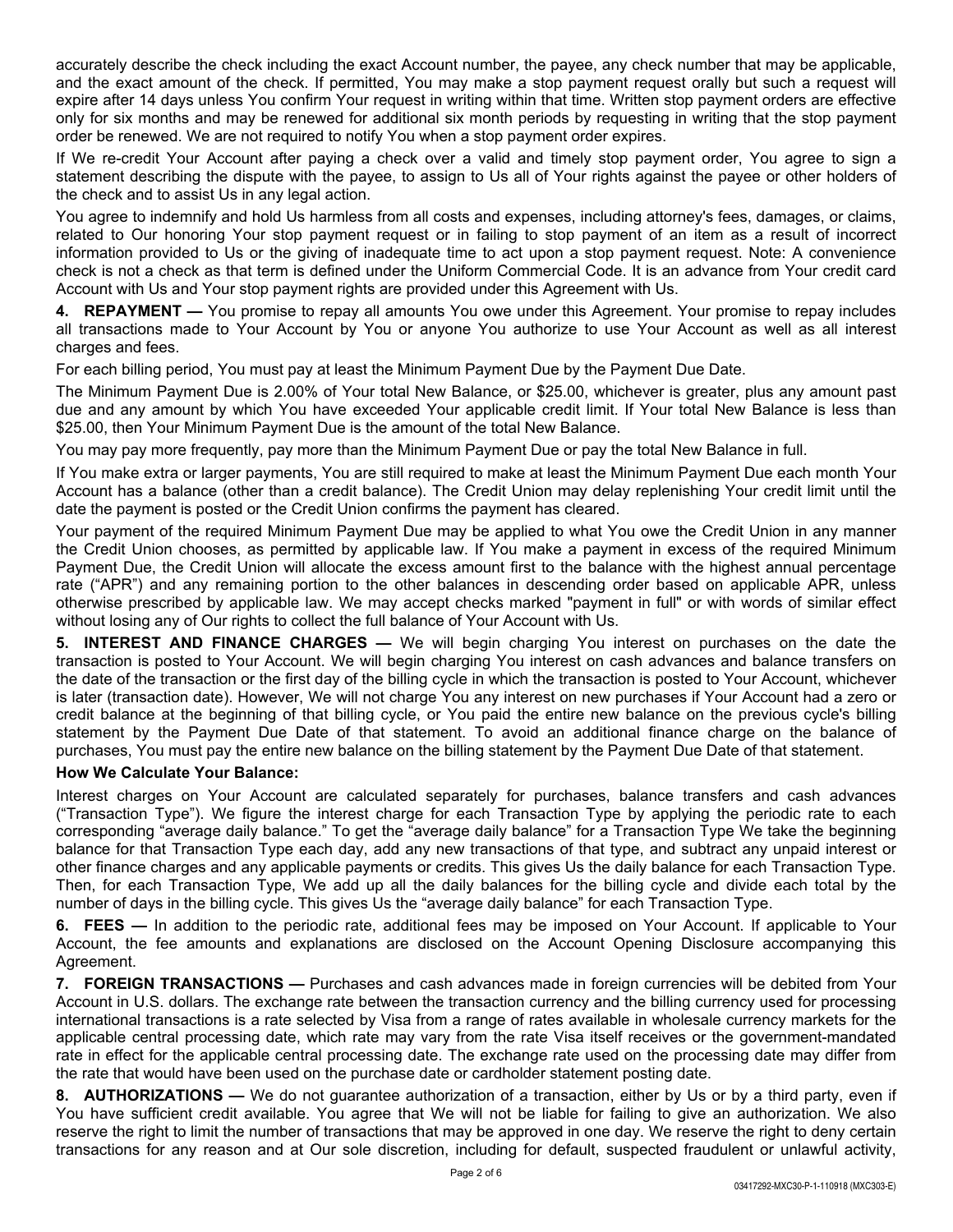internet gambling or any indication of increased risk related to the transaction or the Account. You agree that We have no requirement to notify You of the specific reason We denied a transaction. If We detect unusual or suspicious activity, We may suspend Your credit privileges until We can verify the activity, or We may close the Account.

**9. INFORMATION UPDATING SERVICE AND AUTHORIZATIONS —** If You have authorized a merchant to bill charges to Your Card on a recurring basis, it is Your responsibility to notify the merchant in the event Your Card is replaced, Your Account information (such as Card number or expiration date) changes, or Your Account is closed. However, if Your Card is replaced or Your Account information changes, You authorize Us, without obligation on Our part, to provide the updated Account information to the merchant in order to permit the merchant to bill recurring charges to Your Card. You authorize Us to apply such recurring charges to Your Card until You notify Us that You have revoked authorization for the charges to Your Card.

Your Card is automatically enrolled in an information updating service. Through this service, Your updated Account information (such as Card number or expiration date) may be shared with participating merchants to facilitate continued recurring charges. Updates are not guaranteed before Your next payment to a merchant is due. You are responsible for making direct payment until recurring charges resume. To revoke Your authorization allowing Us to provide updated Account information to a merchant, please contact Us.

**10. PREAUTHORIZED CHARGES —** We may suspend preauthorized recurring charges with merchants if, for example, Your Card is lost or stolen, You default, or We change Your Account for any reason. If preauthorized recurring charges are suspended, You are responsible for making direct payment for such charges until You contact the merchant to reinstate recurring charges.

**11. DEFAULT —** You will be in default under this Agreement if You fail to pay the Minimum Payment Due by its Payment Due Date; pay by a check or similar instrument that is not honored or that We must return because it cannot be processed; pay by automatic debit that is returned unpaid; make any false or misleading statements in any credit application or credit update; file for bankruptcy; or die. You will also be in default if You fail to comply with the terms of this Agreement or any other Agreement You have with Us.

If You default, We may close Your Account and require You to pay any unpaid balance immediately, subject to applicable law. In this Agreement and on Your Credit Card Application, You gave Us a security interest in all individual or joint share and/or deposit accounts with the Credit Union and authorized Us, if You defaulted, to apply the balance in these accounts to any amounts due. You agree We may rely on Your agreement and authorization to, upon Your default, apply any balance to any amounts due on Your Account.

**12. LIABILITY FOR UNAUTHORIZED USE-LOST/STOLEN CARD NOTIFICATION —** If You notice the loss or theft of Your credit card or a possible unauthorized use of Your Card, You should write to Us immediately at 1980 W. Broad St., Columbus, Oh, 43223 or call Us at (800) 434-7300, seven days a week 24 hours a day.

You will not be liable for any unauthorized use that occurs after You notify Us. You may, however, be liable for unauthorized use that occurs before Your notice to Us. You will have no liability for unauthorized use unless You are found to be fraudulent or negligent in the handling of Your Account or Card. In any case, Your liability for unauthorized transactions will not exceed \$50.

**13. CHANGING OR TERMINATING YOUR ACCOUNT —** As permitted by law, the Credit Union may change the terms of this Agreement and any attached Disclosure from time to time. Notice of any change will be given in accordance with applicable law. To the extent permitted by law, changes to the Agreement may apply to Your existing account balance as well as to future transactions.

**Arizona, California, Idaho, Louisiana, New Mexico, Nevada, Texas, Washington, and Wisconsin Residents -** Either You, Your spouse or the Credit Union may terminate this Agreement at any time, but termination by You, Your spouse or the Credit Union will not affect Your obligation to pay the account balance plus any finance and other charges You or Your spouse owe under this Agreement. Your obligation to pay the account balance plus any finance and other charges You owe under this agreement are subject to all applicable laws and regulations regarding repayment requirements. The Card or Cards You receive remain the property of the Credit Union and You must recover and surrender to the Credit Union all Cards upon request or upon termination of this Agreement whether by You or the Credit Union.

**Residents of all other states -** Either You or the Credit Union may terminate this Agreement at any time, but termination by You or the Credit Union will not affect Your obligation to pay the account balance plus any finance and other charges You owe under this Agreement. Your obligation to pay the account balance plus any finance and other charges You owe under this agreement are subject to all applicable laws and regulations regarding repayment requirements. The Card or Cards You receive remain the property of the Credit Union and You must recover and surrender to the Credit Union all Cards upon request or upon termination of this Agreement whether by You or the Credit Union.

**14. AUTHORIZED USERS —** Upon Your request, We may issue additional Cards for authorized users that You designate. You must notify Us in writing of any termination of an authorized user's right to access Your Account. Your notice must include the name of the authorized user and Your Account number and/or any subaccount number issued to the authorized user along with the authorized user's Card and any convenience or other access checks issued to the authorized user. If You cannot return the authorized user's Card or access checks and if You request Your Account to be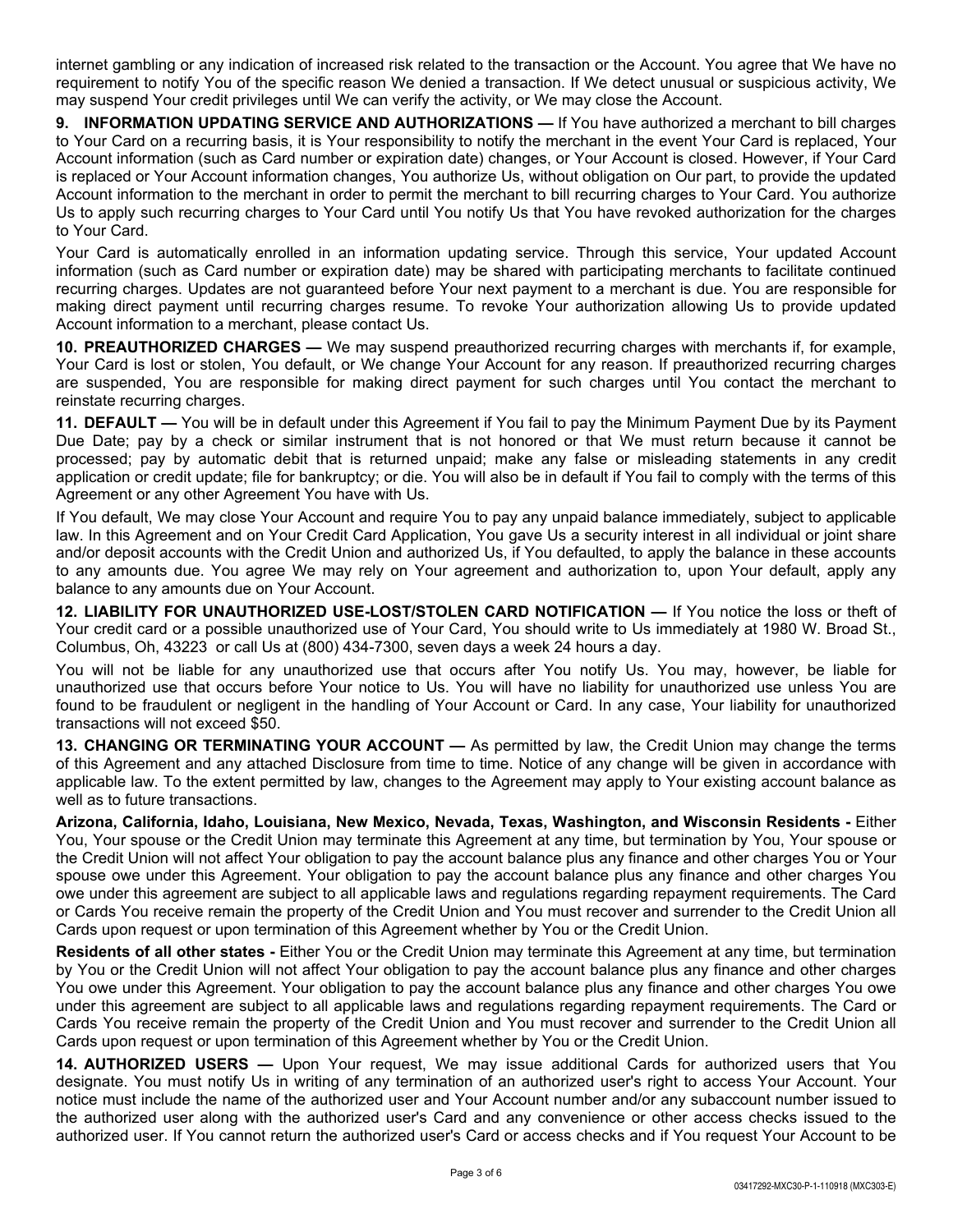closed, We will close Your Account and You may apply for a new Account. Alternatively, We may, at Our sole discretion, issue You a new Account number and a new Card.

**15. CREDIT REPORTS AND NOTICE OF NEGATIVE INFORMATION —** You authorize the Credit Union to obtain credit reports and any other information We may need to verify Your identity and use of the Account when opening Your Account and for any update, increase, renewal, extension, collection or review of Your Account. You authorize the Credit Union to disclose information regarding Your Account to credit bureaus and creditors who inquire about Your credit standing. We may report information about Your Account to credit bureaus. Late payments, missed payments, or other defaults on Your Account may be reflected on Your credit report.

**16. JOINT ACCOUNTS —** If this is a joint Account, each of You will be individually and jointly responsible for paying all amounts owed under this Agreement. This means that the Credit Union can require any one of You individually to repay the entire amount owed under this Agreement. Each of You authorizes the other(s) to make transactions on the Account individually. Any one of You may terminate the Account and the termination will be effective as to all of You.

**17. EFFECT OF AGREEMENT —** This Agreement is the contract which applies to all transactions on Your Account even though the sales, cash advances, credit or other slips You sign or receive may contain different terms.

**18. SEVERABILITY AND FINAL EXPRESSION —** This Agreement is the final expression of the terms and conditions of Your Account. This written Agreement may not be contradicted by evidence of any alleged oral Agreement. Should any part of this Agreement be found to be invalid or unenforceable, all other parts of this Agreement shall remain in effect and fully enforceable to the fullest extent possible under this Agreement.

**19. ILLEGAL TRANSACTIONS PROHIBITED —** You agree that You will not use Your Card for any transaction, including any type of electronic gambling transaction through the Internet, that is illegal under applicable federal, state, or local law.

Even if You use Your Card for an illegal transaction, You will be responsible for all amounts and charges incurred in connection with the transaction. This paragraph shall not be interpreted as permitting or authorizing any transaction that is illegal.

**20. APPLICABLE LAW —** The terms and enforcement of this Agreement shall be governed by federal law and the law of Ohio.

**21. ENFORCING THIS AGREEMENT —** We can delay in enforcing or fail to enforce any of Our rights under this Agreement without losing them.

**22. COLLECTION COSTS —** If We refer collection of Your Account to a lawyer who is not Our salaried employee, You are liable for any reasonable attorney's fees We incur, plus the costs and expenses of any legal action, as further disclosed on this Agreement, or to the extent allowed by law.

**23. ASSIGNMENT —** We may assign any or all of Our rights and obligations under this Agreement to a third party.

**24. OVERDRAFT PRIVILEGE —** You agree that if, pursuant to any overdraft privilege on a Credit Union Share Draft Account, there is an overdraft of Your Share Draft Account, the amount of overdraft will be added to the outstanding balance on Your Visa Credit Card Account, subject to the finance charge provisions set forth in "INTEREST AND FINANCE CHARGES" as described for cash advances, and will be subject to all terms and conditions of this Agreement. The Visa Credit Card Account must be current and not over the credit limit for funds to transfer to the Share Draft Account. Overdrafts are not allowed for the purpose of making loan payments, including Visa Credit Card payments, at the Credit Union, ATM or in-branch teller cash withdrawals. The Share Draft Account referred to herein is also subject to a separate agreement between You and the Credit Union. Where the terms of any other agreement between You and the Credit Union conflict with the terms of this Agreement, the terms of this Agreement will control.

**25. CALIFORNIA RESIDENTS —** A married applicant may apply for a separate Account. Applicants: 1) may, after credit approval, use the credit card Account up to its credit limit; 2) may be liable for amounts extended under the plan to any joint applicant. As required by law, You are hereby notified that a negative credit report reflecting on Your credit record may be submitted to a credit reporting agency if You fail to fulfill the terms of Your credit obligations.

**26. FLORIDA RESIDENTS — You (borrower) agree that, should We obtain a judgment against You, a portion of Your disposable earnings may be attached or garnished (paid to Us by Your employer), as provided by Florida and Federal law.**

**27. MARYLAND RESIDENTS —** To the extent, if any, that Maryland law applies to Your Account, We elect to offer Your Card Account pursuant to Title 12, Subtitle 9 of the Maryland Commercial Law Article.

**28. MISSOURI RESIDENTS — Oral Agreements or commitments to loan money, extend credit or to forbear from enforcing repayment of a debt including promises to extend or renew such debt are not enforceable. To protect You (borrower(s)) and Us (creditor) from misunderstanding or disappointment, any Agreements We reach covering such matters are contained in this writing, which is the complete and exclusive statement of the Agreement between Us, except as We may later agree in writing to modify it.**

**29. NEW YORK RESIDENTS —** We may obtain a credit report in connection with this Account, including for any review, modification, renewal or collections associated with this Account. Upon Your request, You will be informed whether such report was requested and, if so, the name and address of the consumer reporting agency furnishing the report. New York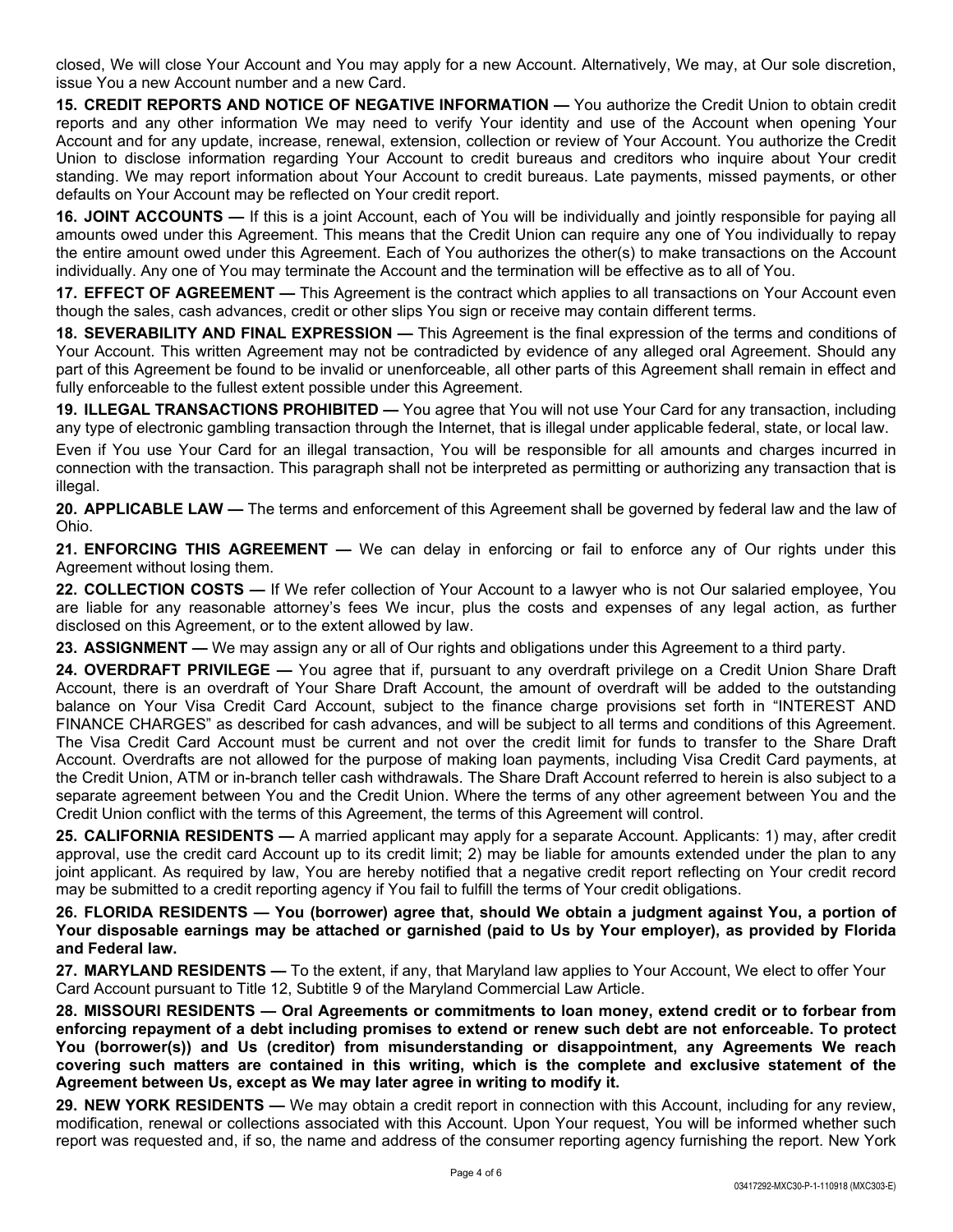residents may contact the New York State Banking Department at 800.342.3736 or www.dfs.ny.gov to obtain a comparative listing of credit card rates, fees and grace periods.

**30. OHIO RESIDENTS —** The Ohio laws against discrimination require that all creditors make credit equally available to all creditworthy customers and that credit reporting agencies maintain separate credit histories on each individual upon request. The Ohio Civil Rights Commission administers compliance with this law.

**31. SOUTH DAKOTA RESIDENTS —** If You believe there have been any improprieties in making this loan or in the lender's loan practices, You may contact the South Dakota Division of Banking at 1601 N. Harrison Ave, Suite 1, Pierre, SD 57501, or by phone at 605.773.3421.

**32. WISCONSIN RESIDENTS —** If You are married, please contact Us immediately upon receipt of this Agreement at the address or phone number listed on this Agreement and provide Us with the name and address of Your spouse. We are required to inform Your spouse that We have opened an Account for You.

**33. NOTICE TO UTAH BORROWERS —** This written Agreement is a final expression of the Agreement between You and the Credit Union. This written Agreement may not be contradicted by evidence of any oral Agreement. As required by law, You are hereby notified that a negative credit report reflecting on Your credit record may be submitted to a credit reporting agency if You fail to fulfill the terms of Your credit obligations.

**34. THE FOLLOWING IS REQUIRED BY VERMONT LAW — NOTICE TO CO-SIGNER — YOUR SIGNATURE ON THIS NOTE MEANS THAT YOU ARE EQUALLY LIABLE FOR REPAYMENT OF THIS LOAN. IF THE BORROWER DOES NOT PAY, THE LENDER HAS A LEGAL RIGHT TO COLLECT FROM YOU.**